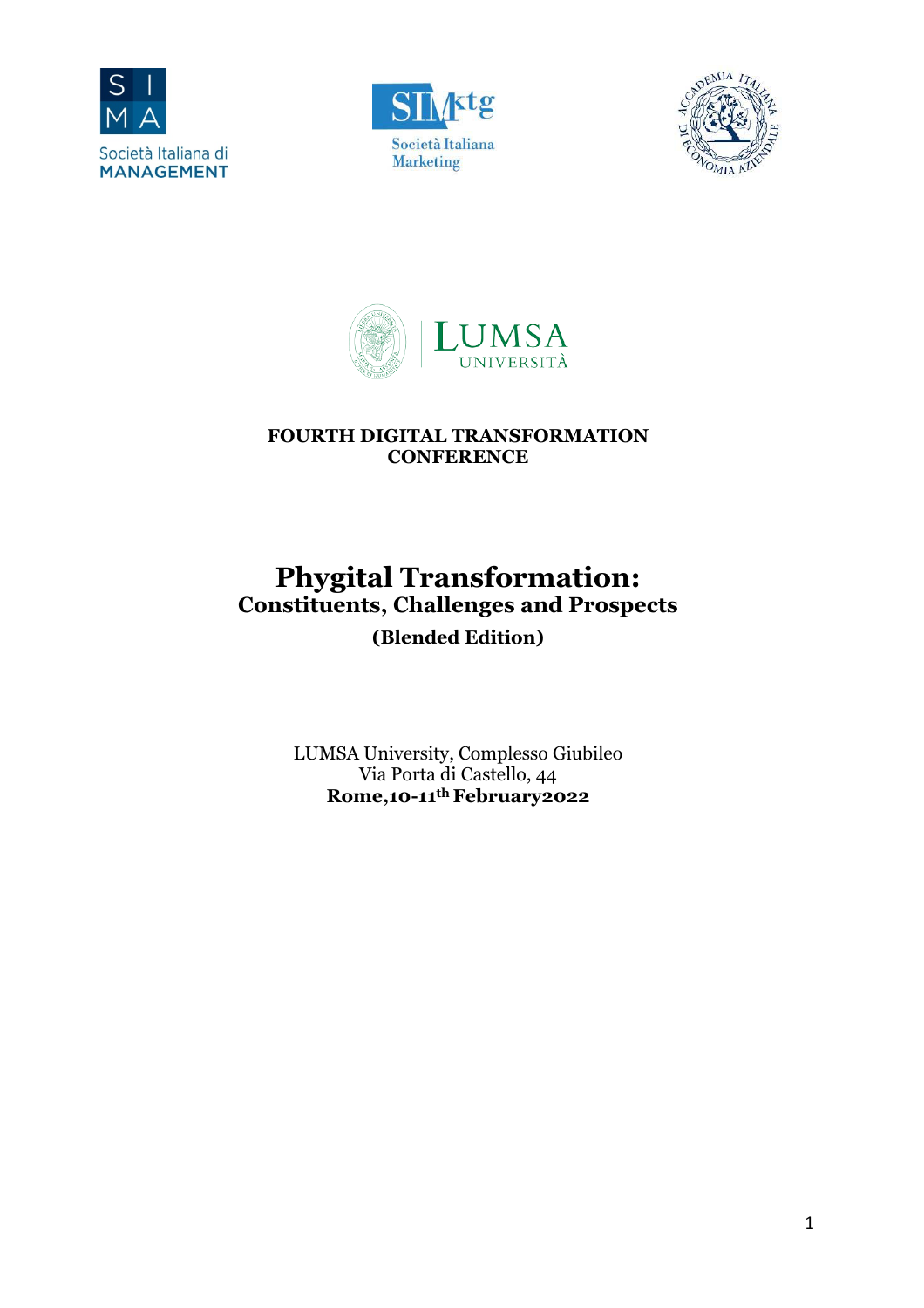# *Organizing Committee*

Carmelo Cennamo, Copenhagen Business School Giovanni Battista Dagnino, University of Rome LUMSA Stefano Denicolai, University of Pavia Alberto Di Minin, Sant'Anna School of Advanced Studies Costanza Nosi, University of Rome LUMSA

#### *Scientific Committee*

- Mara Bergamaschi, University of Bergamo
- Stefano Bresciani, University of Turin
- Daniela Baglieri, University of Messina
- Paolo Boccardelli, LUISS University
- Francesca Cabiddu, University of Cagliari
- Sandro Castaldo, Bocconi University
- Fabrizio Cesaroni, University of Messina
- Daniele Dalli, University of Pisa
- Alfredo De Massis, Free University of Bolzano/Bozen
- Angelo Digregorio, University of Milano Bicocca
- Gennaro Iasevoli, University of Rome LUMSA
- Gianvito Lanzolla, Bayes Business School London
- Cristina Mele, University of Naples Federico II
- Arabella Mocciaro Li Destri, University of Palermo
- Maria Rosaria Napolitano, University of Naples Parthenope
- Michele Pizzo, University of Campania Vanvitelli
- Alberto Pastore, Sapienza University of Rome
- Tonino Pencarelli, University of Urbino Carlo Bo
- Lara Penco, University of Genoa
- Riccardo Resciniti, Università del Sannio
- Annalisa Tunisini, Catholic University of the Sacred Hearth
- Marta Ugolini, University of Verona
- Donata Vianelli, University of Trieste
- Antonella Zucchella, University of Pavia

#### *Keynote Speakers*

- **Samuele Franzini**, CEO Amigdala
- **Stefano Epifani**, Presidente Fondazione per la Sostenibilità Digitale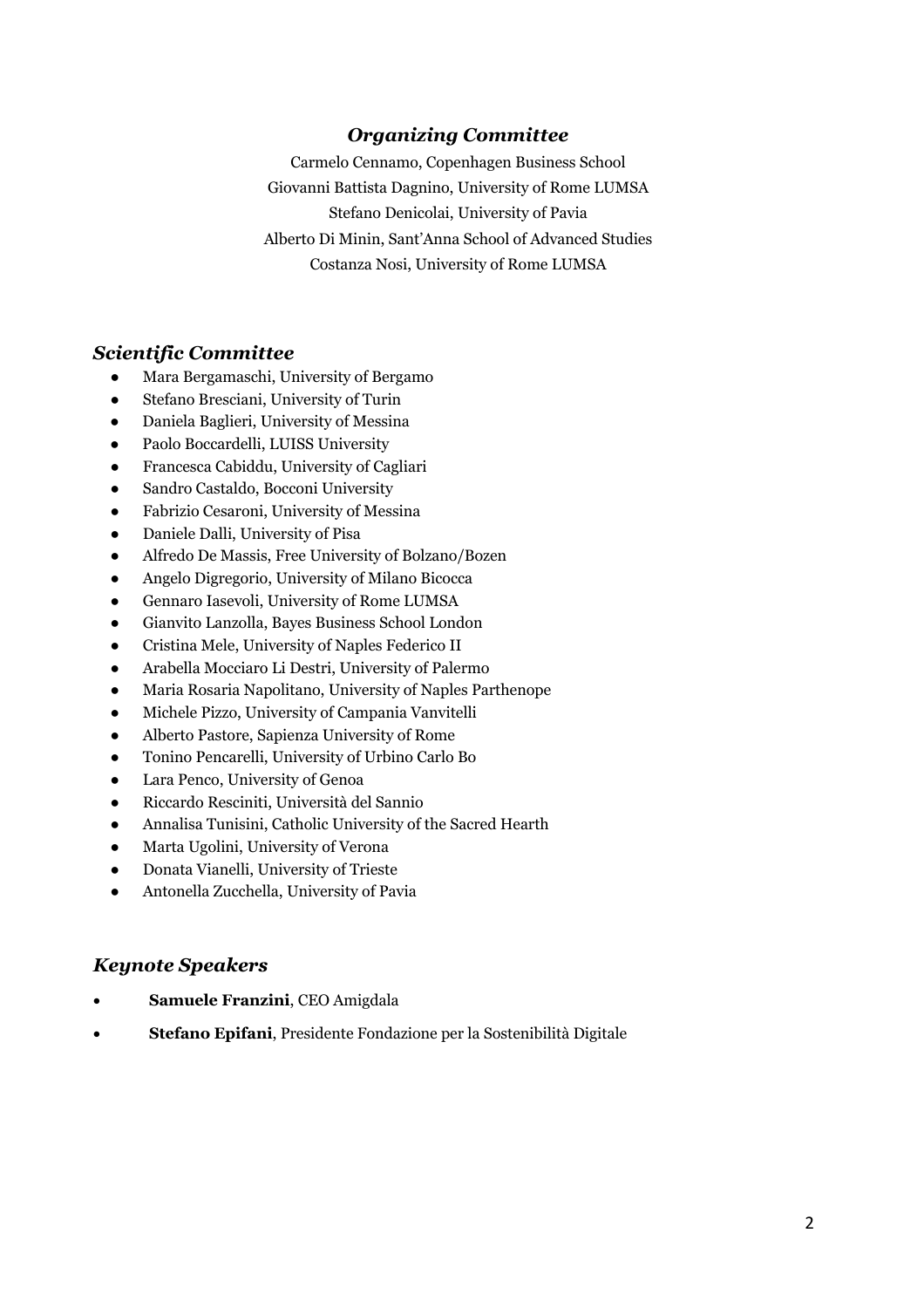### *Program*

# **Day 1 – 10/02/2022**

#### Venue: Sala Giubileo

Ore 14:30|Welcome Coffee - Accoglienza dei partecipanti in sala e via digitale

#### Ore 15:00|**Saluti Iniziali e apertura dei lavori**

- Gennaro Iasevoli, Prorettore alla Ricerca e Internazionalizzazione LUMSA
- Costanza Nosi, Professore Associato, Delegata alla Terza Missione LUMSA
- Michele Pizzo, Presidente Accademia Italiana di Economia Aziendale
- Sandro Castaldo, Presidente Società Italiana di Management
- Angelo Di Gregorio, Presidente Società Italiana di Marketing
- Giovanni Battista Dagnino, Conference Organizer, Chair Scientific Committee LUMSA Digital Hub

#### Ore 15:15**| Pleanary Session "***Phygital: ieri, oggi e domani***"** Keynotespeech:

- Stefano **EPIFANI**, Presidente Fondazione Sostenibilità Digitale
- Samuele **FRANZINI,** CEO Amigdala

Discussion / Tavola Rotonda / Q&A

**Intervengono**: Stefano Denicolai, *University of Pavia*  Alberto Mattiacci, *University La Sapienza – Roma (TBC)* Cristina Mele, *University of Naples Federico II*

Modera: Carlo Alberto Pratesi, *Roma Tre University*

Ore 16:45 | Break

#### Ore 17:00 | **Parallel Sessions 1**

| <b>Parallel Session 1.1:</b>                       |                                                                                                                                                                                    | <b>Parallel Session 1.2:</b>                   |                                                                                     |  |  |  |  |
|----------------------------------------------------|------------------------------------------------------------------------------------------------------------------------------------------------------------------------------------|------------------------------------------------|-------------------------------------------------------------------------------------|--|--|--|--|
| <b>Phygital Transformation: Current and Future</b> |                                                                                                                                                                                    | <b>Digital Transformation and Governance</b>   |                                                                                     |  |  |  |  |
| <b>Issues</b>                                      |                                                                                                                                                                                    | Chair: Daniele Dalli, University of Pisa (TBC) |                                                                                     |  |  |  |  |
| Chair: Stefano Denicolai, University of Pavia      |                                                                                                                                                                                    | Sala: Pia                                      |                                                                                     |  |  |  |  |
| Sala: Giubileo                                     |                                                                                                                                                                                    |                                                |                                                                                     |  |  |  |  |
| 1.                                                 | Fasano F., La Rocca M., Università della                                                                                                                                           | 1.                                             | Mele S., Izzo F., Università della                                                  |  |  |  |  |
|                                                    | Calabria, Physical and digital bank-firm                                                                                                                                           |                                                | Campania Luigi Vanvitelli, Digital                                                  |  |  |  |  |
|                                                    | relationship. What the future will be?                                                                                                                                             |                                                | healthcare and stakeholders' engagement:                                            |  |  |  |  |
| 2.                                                 | Greco F., Bifulco F., Università Federico II di                                                                                                                                    |                                                | the case of l'IRCSS "Beta"                                                          |  |  |  |  |
|                                                    | <i>Napoli</i> , Italian cultural startups and the<br>challenge of "phygital"                                                                                                       | 2.                                             | Dal Mas, F., Denicolai S., Previtali P.,<br>Università di Pavia, Remote working and |  |  |  |  |
| 3.                                                 | Cugno M., Castagnoli R., Bùchi G., Università<br>di Torino, Pini M., Centro Studi Tagliacarne,<br>Moderation effects between openness to<br>Industry 4.0 and openness to export in |                                                | firm performance the moderating role of                                             |  |  |  |  |
|                                                    |                                                                                                                                                                                    |                                                | digital orientation                                                                 |  |  |  |  |
|                                                    |                                                                                                                                                                                    | 3.                                             | Minà A., Costa A., Dagnino G.B., LUMSA,<br>How do firms prepare for the future? The |  |  |  |  |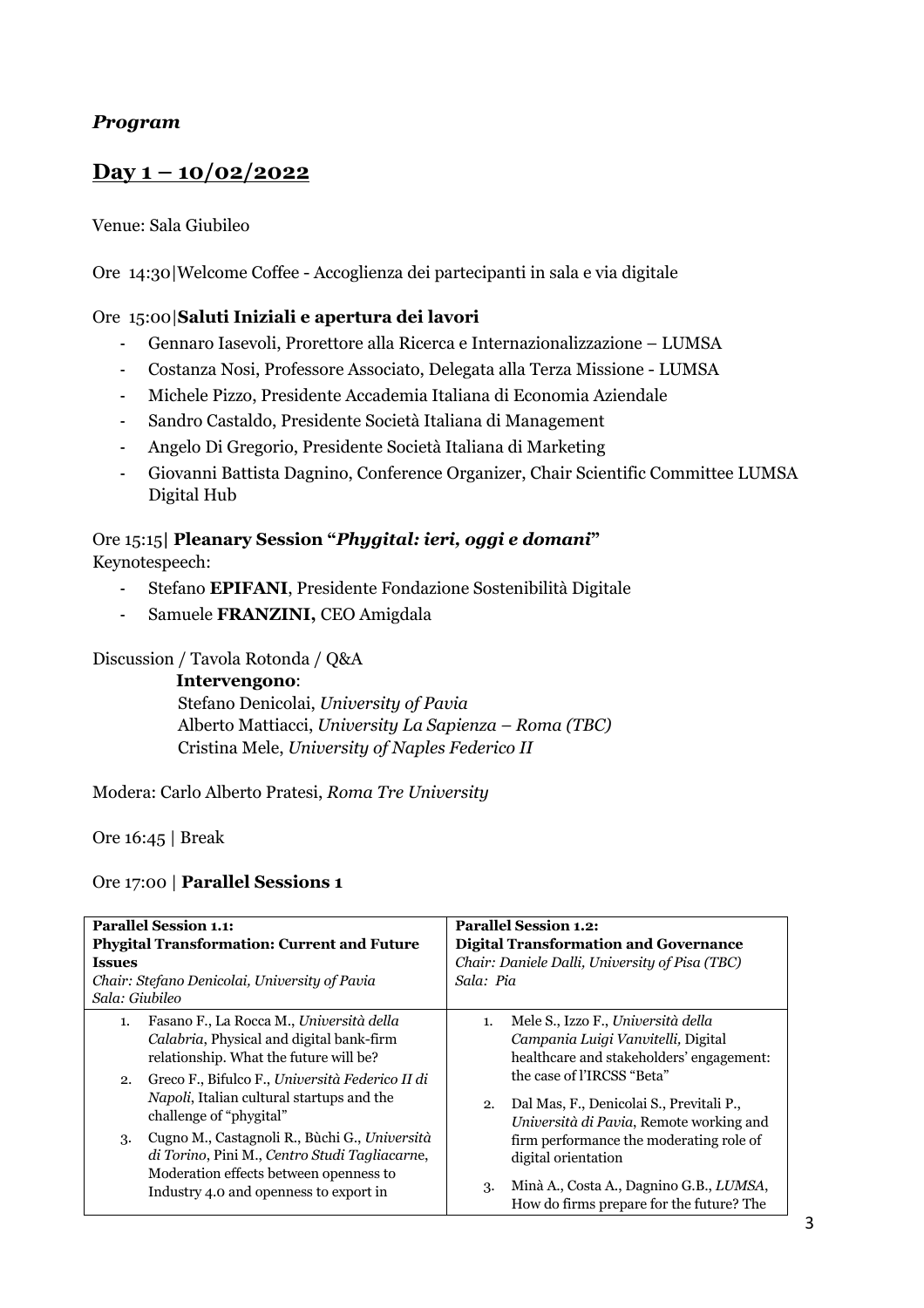| manufacturing SMEs                             | interplay of digital technologies and |
|------------------------------------------------|---------------------------------------|
| Mele C., Russo-Spena T., Marzullo M., Di       | strategic leader's digital mindset    |
| Bernardo I., Università Federico II di Napoli, |                                       |
| Phygital: features and shortcomings of an      |                                       |
| ongoing transformation                         |                                       |

*Ore 18:30| Chiusura lavori della prima giornata*

Ore 20:00|Gala Dinner

# **Day 2 – 11/02/2022**

# **Ore 9:00 | Parallel Sessions 2**

| <b>Parallel Session 2.1:</b>                |                                                                                                                                                                                                                             | <b>Parallel Session 2.2:</b>                |                                                                                                                                                                                                                                                                                                                                                                                                                                         |  |  |
|---------------------------------------------|-----------------------------------------------------------------------------------------------------------------------------------------------------------------------------------------------------------------------------|---------------------------------------------|-----------------------------------------------------------------------------------------------------------------------------------------------------------------------------------------------------------------------------------------------------------------------------------------------------------------------------------------------------------------------------------------------------------------------------------------|--|--|
| <b>Phygital Transformation of Marketing</b> |                                                                                                                                                                                                                             | <b>Strategic Management and Exponential</b> |                                                                                                                                                                                                                                                                                                                                                                                                                                         |  |  |
| Chair: Costanza Nosi, LUMSA                 |                                                                                                                                                                                                                             | <b>Technologies</b>                         |                                                                                                                                                                                                                                                                                                                                                                                                                                         |  |  |
| Sala: Giubileo                              |                                                                                                                                                                                                                             | Chair: Anna Minà, LUMSA                     |                                                                                                                                                                                                                                                                                                                                                                                                                                         |  |  |
|                                             |                                                                                                                                                                                                                             | Sala: Pia                                   |                                                                                                                                                                                                                                                                                                                                                                                                                                         |  |  |
| 1.                                          | Piccioni N., Bartoli C., Sapienza<br>Università di Roma, Nosi C., LUMSA,<br>Phygital events: physical spaces, digital<br>technologies and people's behaviours<br>Evidence from a multiple case analysis                     | 1.                                          | Sanguineti F., Magnani G., Zucchella A.,<br>Università di Pavia, Digital<br>Transformation in manufacturing: 3D<br>printing and the sustainable management<br>of global value chains                                                                                                                                                                                                                                                    |  |  |
| 2.                                          | Guzzetti A., Crespi R., Belvedere V.,<br>Università Cattolica del Sacro Cuore, Are<br>phygital luxury experiences exciting or<br>unnecessary technological gimmicks? A<br>correspondence analysis on shopper-               | 2.<br>3.                                    | La Bruna G., Dagnino G.B., Notarstefano<br>G., LUMSA, The effect of advanced<br>analytics on firm performance: an<br>empirical analysis of Italian firms<br>Scetinato S., Calandra D., Università di<br>Torino, Marseglia R., Università di<br>Venezia Ca' Foscari, Lanzalonga F.,<br>Università di Torino, Artificial<br>Intelligence and Healthcare connection: a<br>state-of-the-art discussion among<br>academics and practitioners |  |  |
| 3.                                          | oriented interactive technologies<br>Bartoli C., Bertuccioli F., Mattiacci A.,<br>Sapienza Università di Roma, Nosi C.,<br>LUMSA, New consumer-brand<br>relationships in the age of phygital. A<br>study on Fashion Luxury. |                                             |                                                                                                                                                                                                                                                                                                                                                                                                                                         |  |  |
| 4.                                          | Pusceddu G., Moi L., Cabiddu F.,<br>Università di Cagliari, Exploring ordinary<br>versus extraordinary customer experience<br>in phygital contexts: a single case study                                                     |                                             |                                                                                                                                                                                                                                                                                                                                                                                                                                         |  |  |

#### **Oppure**: Mattiacci (TBC)

*Ore 10:30 | Coffee break*

### **Ore 11:00 | Meet the Editors**

Venue: Sala Giubileo

#### *Intervengono:*

- Daniele Dalli
- Alberto Di Minin o Paavo Ritala